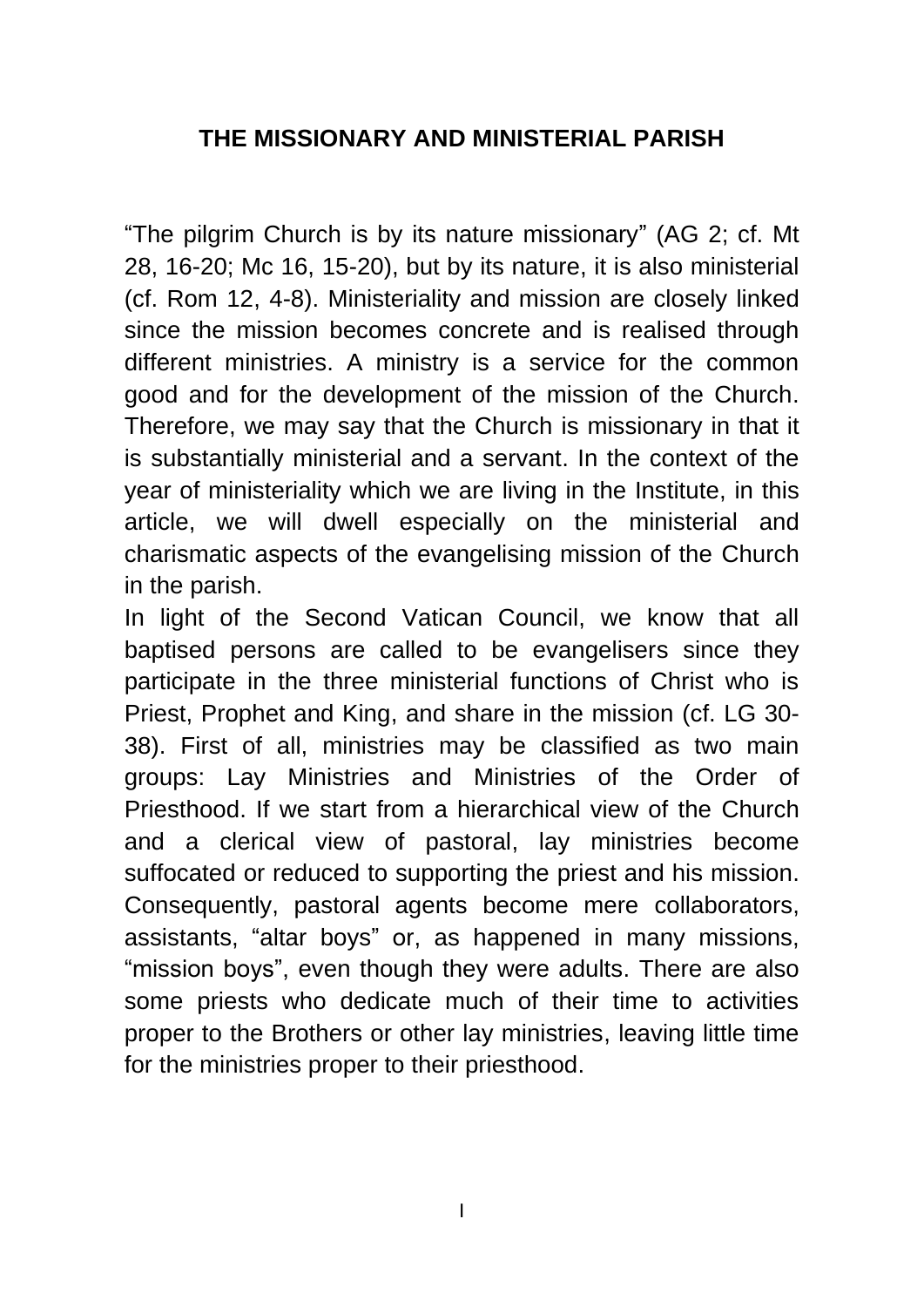Another widespread practice is that of dividing parishes into pastoral zones, each of which is entrusted to a priest. Each one organises and administers his own zone, his own pastoral, his own team, projects, people, mission and money. The zone becomes his property where other missionaries may not intervene and concerning which, at times, they may not even express an opinion. Each one has to respect the territory of the others. The XVIII General Chapter and Pope Francis' Evangelii Gaudium appeal to us to begin a process of conversion, to pass from clerical and hierarchical models of mission and pastoral to models based upon ministries raised up by the Holy Spirit, to live the spirit of Vatican II. In virtue of our baptism, we are all equal: disciples of Jesus but with different vocations and gifts (cf. LG 30). Using the expression created by the Latin American bishops in Aparecida and adopted by Pope Francis, we affirm that we are all missionary disciples of Jesus Christ (cf. EG 119-121.130-131, Aparecida 184-224).

It is important that we emphasise that the baptised are, first of all, disciples of Jesus Christ and that the encounter with Christ transforms them into missionaries. Jesus, who has fascinated them, sends them out to evangelise. "Each Christian and every community must discern the path that the Lord points out, but all of us are asked to obey his call to go forth from our own comfort zone in order to reach all the "peripheries" in need of the light of the Gospel" (EG 20). Each missionary disciple ought to make their own the passion of Paul for the mission and exclaim: "Woe to me if I do not preach the Gospel" (1 Cor 9,16). Evangelisation is not only the duty but also the right of every missionary disciple of Jesus Christ.

Today it is fundamentally necessary to grow in ministerial plurality. Priestly and lay ministries are gifts of the Holy Spirit, given so that they may complement a common goal: "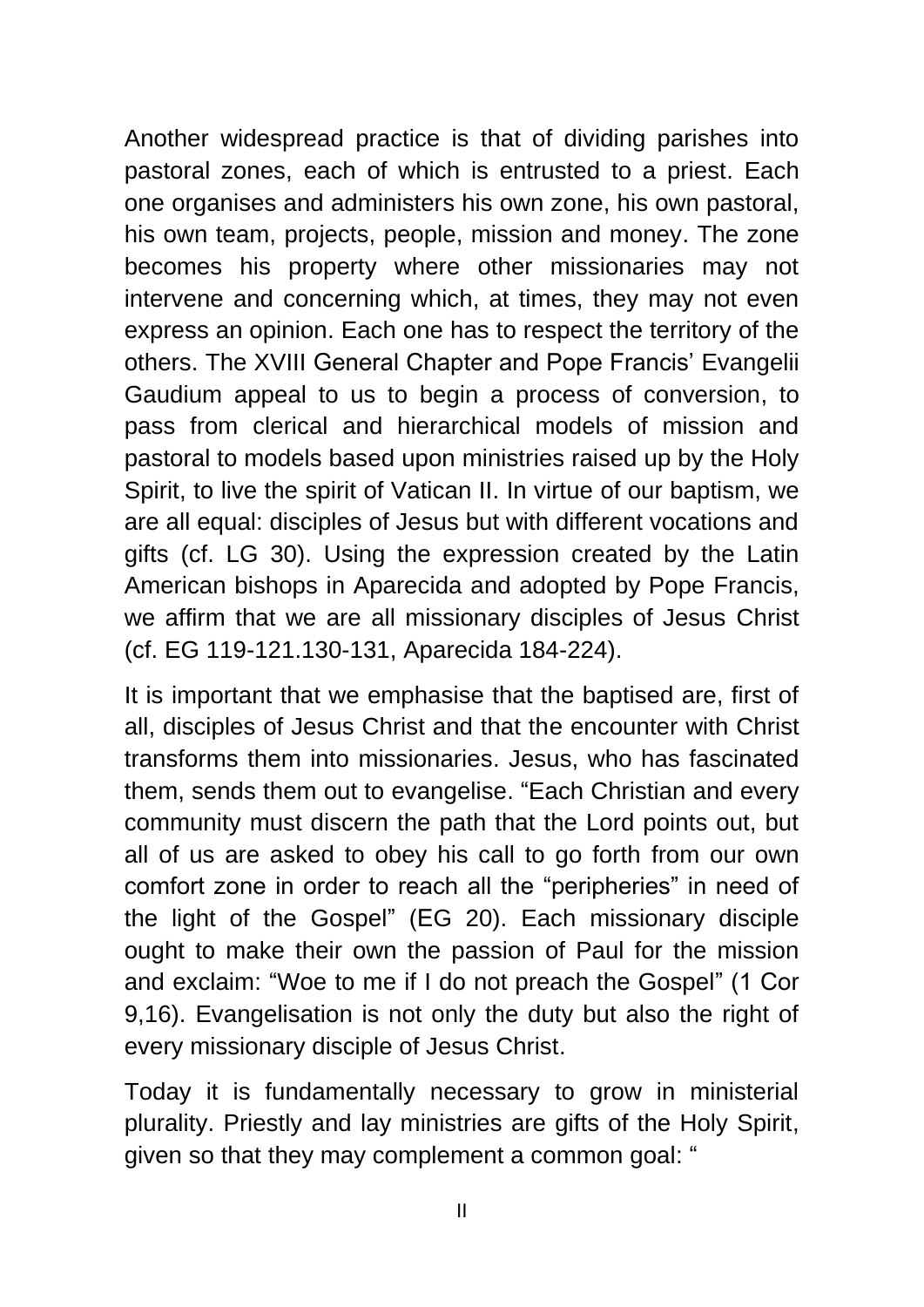There is a variety of gifts but always the same Spirit; there are all sorts of service to be done but always to the same Lord, working in all sorts of different ways in different people, it is the same Spirit working in all of them. The particular way in which the Spirit is given to each person is for a good purpose" (1 Cor 12, 4-7). The mission today demands ministerial pastoral models. A ministerial missionary parish is dynamic because, through listening to the Spirit and interpreting the signs of the times, it discovers, conceives, creates and develops new ministries and pastoral strategies.

I now propose two pastoral plans based upon ministries that are already functioning in different parts of the world.

I will not refer to ordained ministries since they are part of the priestly vocation, but I will emphasise lay ministries.

➢ *In some Small Christian Communities*. 1. Regarding the Word of God: a Biblical animator who coordinates Biblical reflection in the small communities. 2. Regarding community formation: catechists for preparation for the sacraments and accompaniment afterwards. 3. Regarding liturgical celebrations: welcoming ministers, cantors, readers, acolytes, extraordinary ministers of the Eucharist. 4. Regarding social solidarity: formators of political and human rights awareness, the ministry of charity and solidarity with the poor, a ministry for community organisation and mobilisation.

➢ *Pastoral organisation*. Some parishes integrate the different ministries in three pastorals: Prophetic, Liturgical and Social. 1. Prophetic pastoral: catechists for initial formation in the sacraments, teachers to provide ongoing formation for all those who exercise a ministry, coordinators to accompany the various parish groups, a school for pastoral and a periodical publication for the formation of all leaders and parish communities. 2. Liturgical pastoral: welcoming ministers,